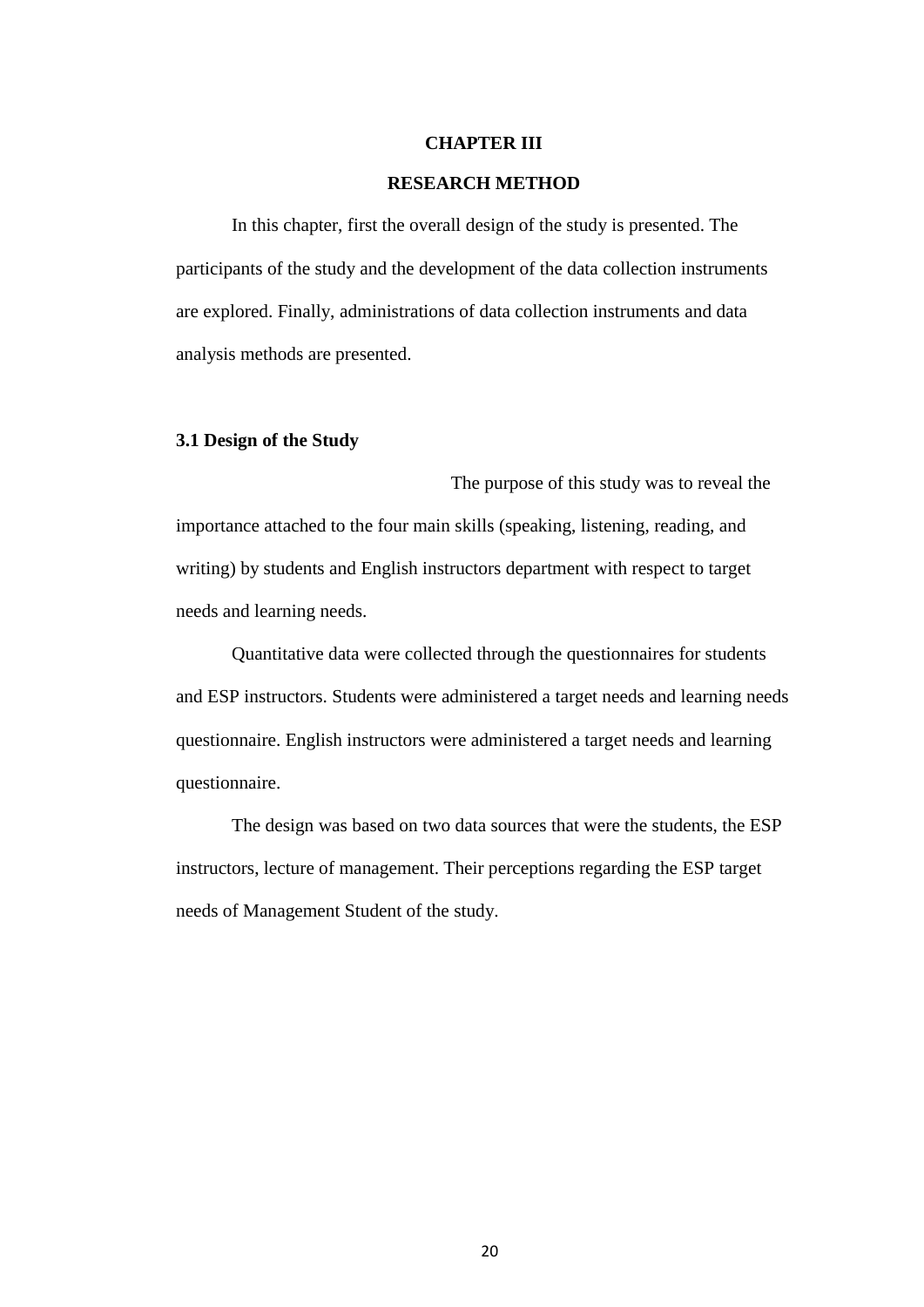# **CONTEXT ANALYSIS**

### **DATA COLLECTION**   $\mathbf{H}$ .

| <b>PARTICIPANTS</b>                   | <b>INSTRUMENTS</b>                                                                         |
|---------------------------------------|--------------------------------------------------------------------------------------------|
| Students $(n=30)$                     | <b>Students language Needs</b><br><b>Questionnaire</b> (learning<br>need and target needs) |
| <b>English Instructors</b><br>$(n=2)$ | English Instructor<br>Questionnaire (learning<br>need and target<br>needs)                 |

**ANALYSIS OF THE DATA RECOMMENDATIONS**

Figure 3.1.1

### **3.2 Subject of the study**

## **3.2.1 Students**

The first group consisted of thirty students studying at Management Department at Muhammadiyah University of Gresik. Fifteen out of 30 students were freshman and fifteen out of 30 students were sophomores. And both include two semesters, four semesters, six semesters and eight semesters.

### **3.2.2 English (ESP) Instructors**

The second group consisted of 2 English instructors who were teaching English for ESP for at least one year. The most experienced one in terms of teaching English for ESP had an experience of two years.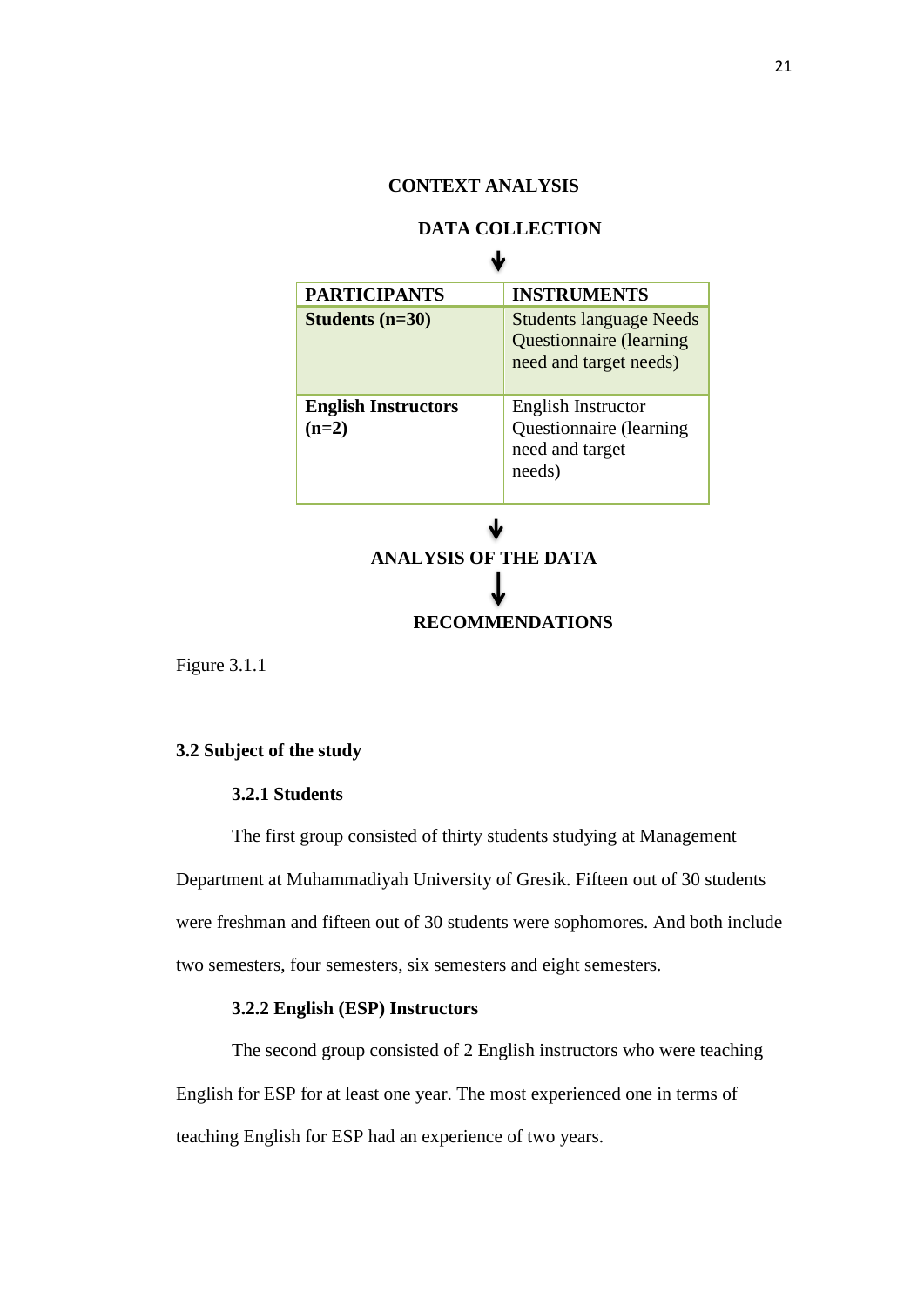### **3.3 Data Collection Instrument**

In this study four data collection instruments were employed: a target needs and learning needs questionnaire were administered to students and ESP instructors were given learning need and target need questionnaire and the last the lecture of management department were given the interview.

#### **3.3.1 English Instructor Questionnaire**

The questionnaire which was distributed to English instructors was a part of the needs assessment questionnaire administered to students. It consisted of two main parts.

First part, learning needs part, consisted of 50 items, 10 of which were related to the speaking skill, 15 of which were related to the listening skill, 15 of which were related to the reading skill and 10 of which were related to the writing skill. The scale consisted of the following descriptors: 1: Unimportant, 2: Of little importance, 3: Moderately important, 4: Important and 5: Very important.

The second part consisted of a section which asked for the opinion of the instructors regarding the importance of the four main skills (speaking, listening, reading, writing) and two fundamental areas of knowledge (translation, specialist vocabulary). They were asked to rank the skills according to their importance. All of the items in this questionnaire were the same as the items included in the student target needs questionnaire.

## **3.3.2 Student Target Need and Learning Need Questionnaire**

This questionnaire was designed in a form that both qualitative and quantitative data were collected. The students' target needs questionnaire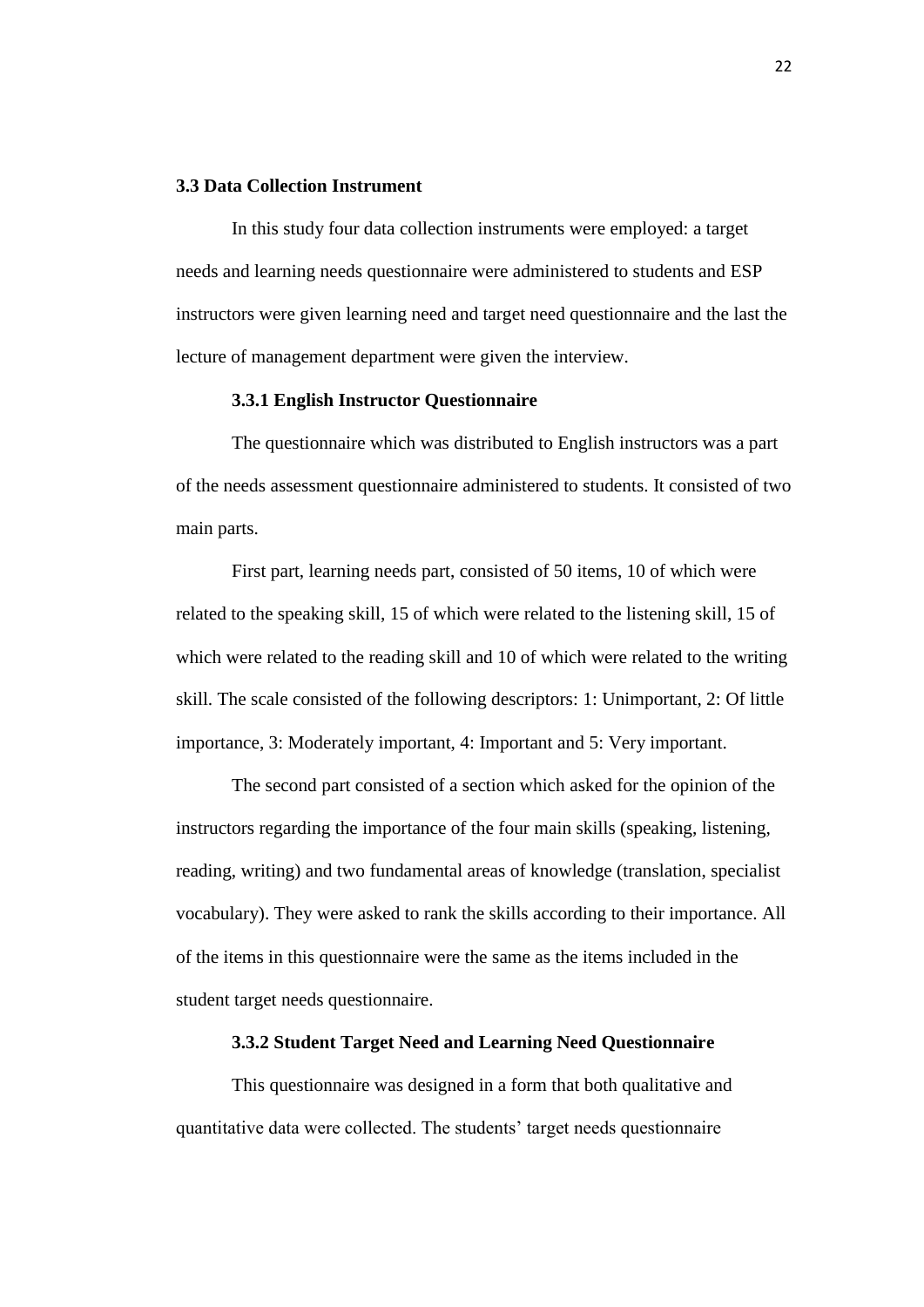consisted of two parts. The first part aimed at collecting personal information from the students regarding their English language background and their perceptions regarding the necessity of English for their future and the reasons why they consider it to be important. Whether or not they liked English was another question an answer for which was required from the students.

The second part of the questionnaire. Target needs part included 50 items, 10 of which were a part of the speaking skill, 15 of which were a part of the listening skill, 15 of which were a part of reading skill and 10 of which were a part of writing skill. The scale consisted of the following descriptors: 1: Unimportant, 2: Of little importance, 3: Moderately important, 4: Important and 5: Very important.

### **3.4. Data Collection Procedure**

The whole data was collected in semester period 2012 - 2013. Firstly, at the end of July, the ESP instructors were administered the questionnaire. At the August, students filled in the target needs and learning needs questionnaire.

#### **3.5 Data Analysis**

The quantitative data was obtained through the data collection instruments in this study.

The first researcher come in ESP instructor and researchers given and explains the target needs and learning needs questionnaire to ESP instructor. The second researcher come in 30 student of management department and researcher given and explain the target needs and learning need questionnaire to filled the